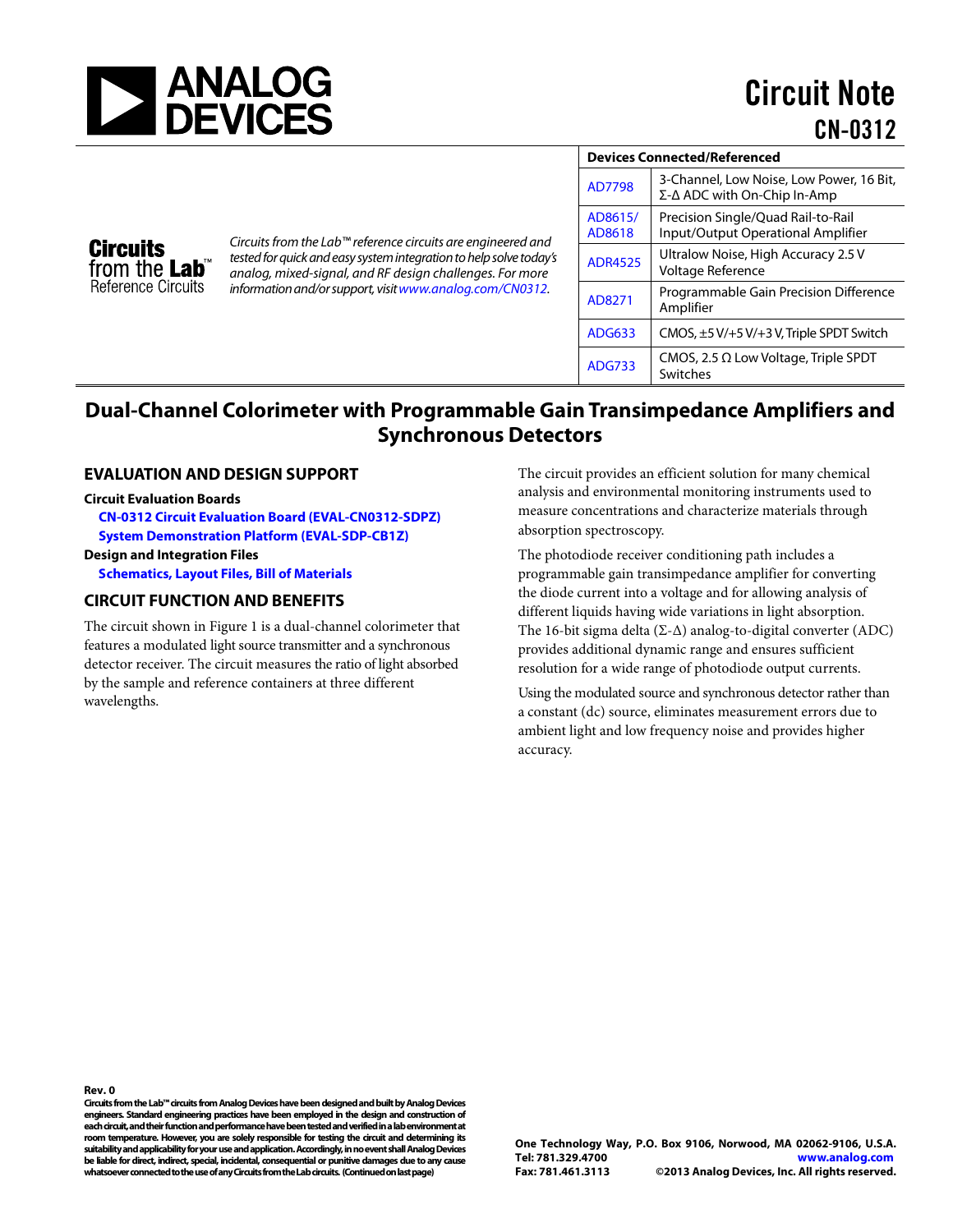11406-001



*Figure 1. Dual-Channel Colorimeter with Programmable Gain Transimpedance Amplifiers and Lock-In Amplifiers (Simplified Schematic: All Connections and Decoupling Not Shown)*

## <span id="page-1-0"></span>**CIRCUIT DESCRIPTION**

The [AD8618](http://www.analog.com/ad8618?doc=CN0312.pdf) quad op amp forms three simple current sources to drive the LEDs with a constant current. Th[e EVAL-SDP-CB1Z](http://www.analog.com/EVAL-SDP-CB1Z?doc=CN0312.pdf) generates a 5 kHz clock that modulates one LED by using the [ADG633](http://www.analog.com/ADG633?doc=CN0312.pdf) single pole, double throw (SPDT) switch to turn its current source's reference voltage on and off. Setting the current sources for the other two LEDs to 0 V keeps them off while not in use.

The beam splitter sends half the light through the sample container and half the light through the reference container. The containers absorb different amounts of light depending on the type and concentration of material in each container. The photodiode on the opposite side of each container generates a small current proportional to the amount of light received.

The first stage of each channel consists of a[n AD8615](http://www.analog.com/ad8615?doc=CN0312.pdf) op amp configured as a transimpedance amplifier to convert the photodiode output current to a voltage. The [AD8615](http://www.analog.com/ad8615?doc=CN0312.pdf) makes a good choice for a photodiode amplifier because of its very low input bias current (1 pA), input offset voltage (100  $\mu$ V), and noise  $(8 \text{ nV}/\sqrt{\text{Hz}})$ . Although the signal is later ac-coupled, it is still important to minimize dc errors in this stage to avoid losing dynamic range. The op amp input bias current multiplied by the feedback resistor value appears at the output as an offset voltage. The op amp input offset voltage appears at the output

with a gain dependent on the feedback resistor and the photodiode shunt resistance. In addition, any op amp input voltage offset appears across the photodiode, causing the photodiode dark current to increase.

[Figure 2](#page-1-1) shows a typical transimpedance amplifier with a single feedback resistor and its ideal transfer function.



*Figure 2. Transimpedance Amplifier Transfer Function*

<span id="page-1-1"></span>Because some solutions under test may have very strong absorption characteristics, it is sometimes necessary to use large feedback resistors to measure the very small currents generated by the photodiode, while at the same time being able to measure the large currents corresponding to the highly diluted solutions. To address this challenge, the photodiode amplifiers in [Figure 1](#page-1-0) include two different selectable gains. One gain is set at 33 kΩ, while the other is set at 1 MΩ. When a single SPDT switch is connected to the output of the op amp to switch the feedback resistors, it can result in a transimpedance gain error due to the on resistance of the [ADG633.](http://www.analog.com/ADG633?doc=CN0312.pdf)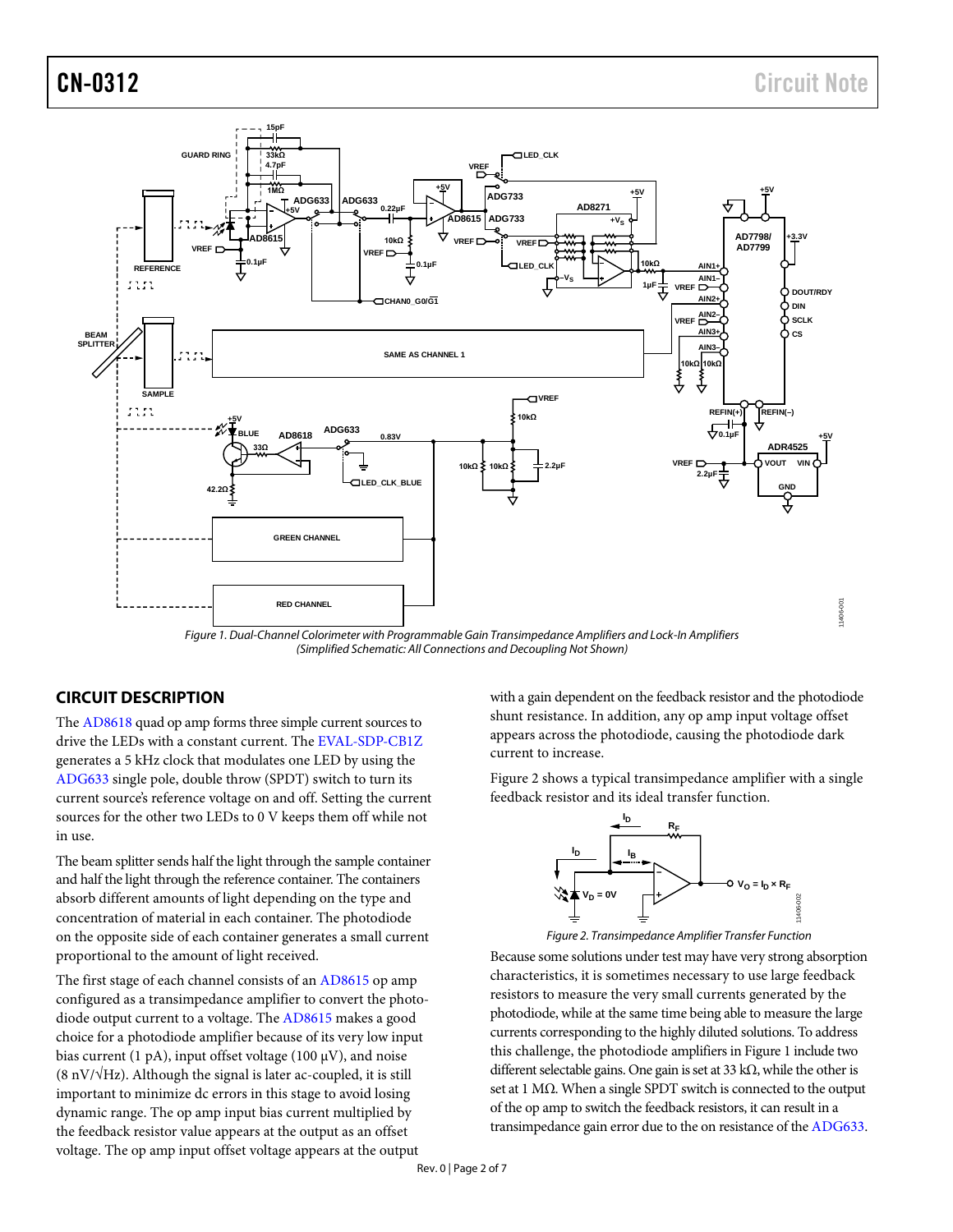# Circuit Note **CN-0312**

To avoid this problem, [Figure 3 d](#page-2-0)isplays a better configuration where the [ADG633](http://www.analog.com/ADG633?doc=CN0312.pdf) inside the feedback loop selects the desired resistor, while a second switch connects the next stage of the system to the selected feedback loop. The voltage at the output of the amplifier is

 $V_{TIA\;OUTPUT} = I_{PHOTODIODE} \times R_{FERBACK}$ 

instead of

 $V_{TIA\ OUTPUT} = I_{PHOTODIODE} \times (R_{FEDBACK} + R_{ONADG633})$ 

which represents a gain error. However, because one of the [ADG633s](http://www.analog.com/ADG633?doc=CN0312.pdf) is outside the feedback loop, the output impedance of this stage is the on resistance of the [ADG633 \(](http://www.analog.com/ADG633?doc=CN0312.pdf)typically 52 Ω), rather than the very low output impedance associated with the output of an op amp in closed-loop operation.

Note that the feedback capacitor,  $C_{Fx}$ , is required for stability to compensate for the pole introduced by the total input capacitance (diode capacitance plus op amp input capacitance) and the feedback resistor,  $R_{Fx}$ . For details of this analysis, see Section 5 of [Practical Design Techniques for Sensor Signal Conditioning.](http://www.analog.com/high_impedance_sensors?doc=CN0312.pdf) 

Even the best rail-to-rail output amplifiers like the [AD8615](http://www.analog.com/ad8615?doc=AD8615.pdf) cannot swing their output completely to the rails. In addition, the input offset voltage on th[e AD8615,](http://www.analog.com/ad8615?doc=CN0312.pdf) although very small, can be negative. Rather than including a negative power supply to guarantee that the amplifier never clips, and so that it can drive to 0 V, th[e ADR4525](http://www.analog.com/adr4525?doc=CN0312.pdf) reference biases the photodiode and amplifier at 2.5 V. A 5 V linear regulator provides power to the analog and digital sections of the board.



*Figure 3. Programmable Gain Transimpedance Amplifier*

<span id="page-2-0"></span>The output voltage of the photodiode amplifier swings between 2.5 V and 5.0 V. For the 33 k $\Omega$  range, this 2.5 V output span corresponds to a full-scale photodiode current of 75.8 µA. For the 1 MΩ range, it corresponds to a full-scale photodiode current of 2.5 µA. When operating in the 1 MΩ gain setting, it is important to shield the photodiode from external light to prevent the amplifier from saturating. Although the synchronous rectifier described in the following paragraphs strongly attenuates any frequencies that are not synchronous with the LED clock, it cannot function properly if the previous stages are saturated.

The gain setting for each channel is independently selectable through the [EVAL-SDP-CB1Z](http://www.analog.com/EVAL-SDP-CB1Z?doc=CN0312.pdf) board.

The next stage is a simple buffered ac-coupled filter. The cutoff frequency of the filter is set at 7.2 Hz; it removes any output offset voltage, and attenuates low frequency light pollution from incandescent and fluorescent lights and any other stray light entering the photodiodes. The output of the [ADR4525](http://www.analog.com/adr4525?doc=CN0312.pdf) also biases this circuit at 2.5 V; therefore, the output signal swing of this stage is nominally from 1.25 V to 3.75 V.

The circuit that follows the ac-coupled filter is a synchronous rectifier built with a[n AD8271](http://www.analog.com/ad8271?doc=CN0312.pdf) difference amplifier and a[n ADG733](http://www.analog.com/ADG733?doc=CN0312.pdf) triple SPDT switch. The switches within th[e ADG733](http://www.analog.com/ADG733?doc=CN0312.pdf) are in series with the internal 10 k $\Omega$  gain setting resistors of the [AD8271;](http://www.analog.com/ad8271?doc=CN0312.pdf) therefore, the 4.5  $\Omega$  maximum on resistance of th[e ADG733](http://www.analog.com/ADG733?doc=CN0312.pdf) results in only a 0.05% gain error and less than 1 ppm/°C of temperature drift.

The rest of the system use[s ADG633](http://www.analog.com/ADG633?doc=CN0312.pdf) switches because of their very low leakage currents and low parasitic capacitance.

When the clock driving the LEDs is in a high state, the switches within th[e ADG733](http://www.analog.com/ADG733?doc=CN0312.pdf) configure th[e AD8271](http://www.analog.com/ad8271?doc=CN0312.pdf) for a transfer function of simply

 $V_O = V_{IN}$ 

where:

*VO* is the output of the synchronous detector.

*VIN* is the input to the synchronous detector, and it ranges from 2.5 V to 3.75 V.

With this configuration, the synchronous rectifier acts as a unity-gain amplifier.

When the clock driving the LED is in a low state, the switches within th[e ADG733](http://www.analog.com/ADG733?doc=CN0312.pdf) configure th[e AD8271](http://www.analog.com/ad8271?doc=CN0312.pdf) for a transfer function of

$$
V_O = 2V_{\it REF} - V_{\it IN}
$$

where:

*VREF* is the 2.5 V output from the [ADR4525.](http://www.analog.com/adr4525?doc=CN0312.pdf)  *VIN* ranges from 1.25 V to 2.5 V.

In this case, the output of the synchronous rectifier is 3.75 V when the input is 1.25 V (the smallest output voltage possible from the ac-coupled stage) and 2.5 V when the input is 2.5 V (midscale out of the ac-coupled stage). In this configuration, the synchronous rectifier has essentially a gain of −1, biased around the +2.5 V reference voltage.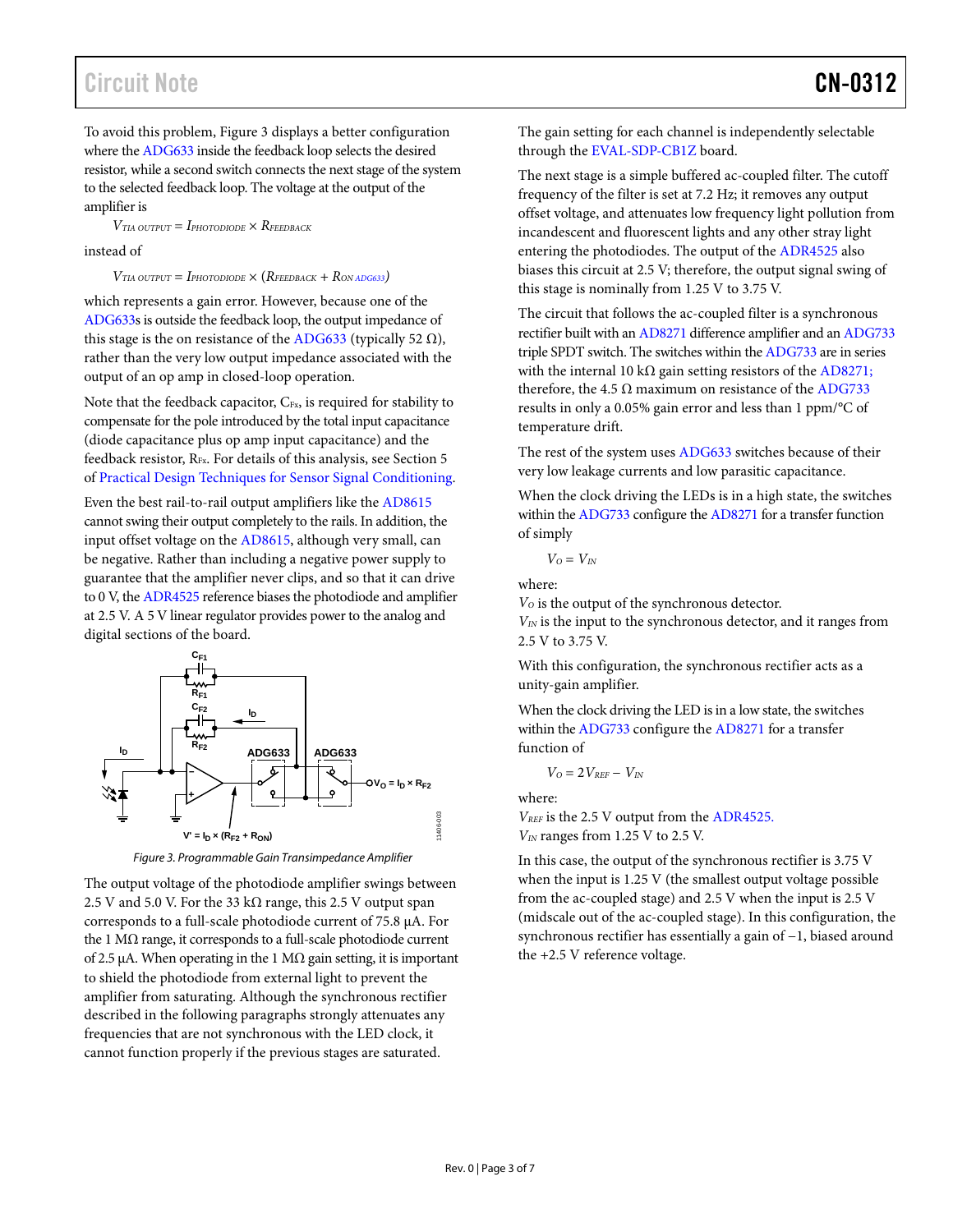

*Figure 4. System Block Diagram and Time-Domain Waveforms at Each Step*

<span id="page-3-0"></span>[Figure 4](#page-3-0) shows a block diagram of the system with the voltage range at each stage. The result of the synchronous rectifier circuit is a dc voltage that variesfrom 2.5V when no light arrivesat the photodiode to 3.75V for a full-scale light input. This output voltage corresponds to a full-scale output swing of 1.25 V.

The circuit filters out signals at frequencies that are not synchronous to the LED clock (or its odd harmonics, because the clock is a square wave). In the frequency domain, the low-pass filter on the output of th[e AD8271](http://www.analog.com/AD8271?doc=CN0312.pdf) looks like a band-pass filter around the LED clock frequency. The lower the bandwidth of this filter, the more the synchronous rectifier rejects the out-ofband noise. The cutoff frequency of this filter is set to 16 Hz as a compromise between noise rejection and settling time. It is important to note that the bandwidth of this filter is around the LED clock. For example, if the LED is modulated at 5 kHz, the 3 dB pass band of the synchronous detectoris from 4.984 kHz to 5.016 kHz.

The final stage of the system is th[e AD7798](http://www.analog.com/ad7798?doc=CN0312.pdf) low noise 16-bit  $\Sigma$ - $\Delta$ ADC. This ADC has a built in programmable gain amplifier (PGA) with a differential input. Connecting the 2.5 V reference voltage to the AIN− terminal and setting the PGA gain to ×2 allows it to map the 2.5V to 3.75 V output of the synchronous rectifier to a full-scale 16-bit output. In addition, the output filter of th[e AD7798](http://www.analog.com/ad7798?doc=CN0312.pdf) provides a minimum of 65 dB of rejection at 50 Hz and 60 Hz, further attenuating any noise from the synchronous detector.

To verify that the front-end circuitry does not contribute significant noise to the system, data was acquired with the LEDs disabled. The synchronous detector still operates at the LED clock frequency; however, no light synchronous to this clock is detected. Therefore, it removes all dc and ac signals except for the errors from the [AD8271](http://www.analog.com/ad8271?doc=CN0312.pdf) and the ADC[. Figure 5](#page-3-1) shows the noise in this configuration, which is less than 1 LSB for one of the channels (ADC input centered between two codes) and 1 LSB peak-to-peak for the other channel (ADC input in transition region between adjacent codes). In addition, notice that the measured voltages are negative by a few microvolts, which is the expected behavior described in th[e AD8271](http://www.analog.com/ad8271?doc=CN0312.pdf)'s typical distribution of the offset error.



<span id="page-3-1"></span>*Figure 5. ADC Voltage with LED Sourced Disabled*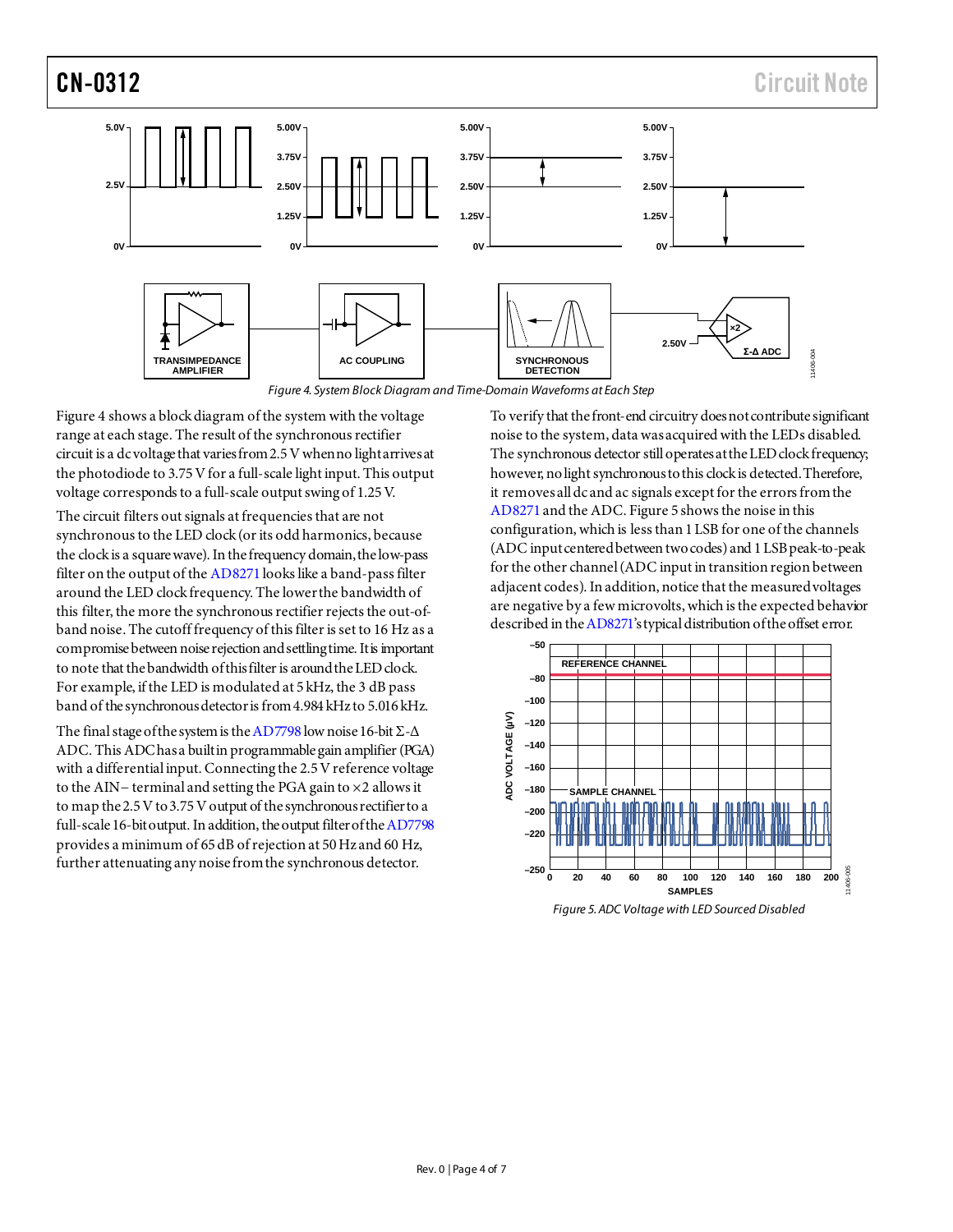11406-007

# **COMMON VARIATIONS**

Changing the values of the feedback resistors on the photodiode amplifiers changes the amplifier gains. This is an easy way to customize the circuit for a specific application with different light levels. However, the compensation capacitormust also be changed to maintain the same bandwidth and guarantee the amplifier is stable.

For systems measuring extremely low levels of light, the cutoff frequency of the synchronous detector's output low-pass filter can be set to a much lower frequency for the highest performance at the expense of long measurement cycle times.

Because the light output of the LEDs changes with temperature, the system makes measurements as a ratio of the sample and the reference channels. The photodiodes have a gain tolerance of up to  $\pm$ 11%; therefore, even ratiometric variations include some drift as the LED output changes with time and temperature. Adding an optical feedback loop to control the amplitude, the LEDs greatly reduce light variations with temperature and may even make it possible to make accurate single-channel measurements. [Figure 7](#page-4-0) shows the ratio of readings from the reference channel to the sample channel during a typical 200 sample acquisition time window.



<span id="page-4-0"></span>*Figure 6. Ratio Readings After Calibration (Red LED Enabled and Distilled Water in Sample and Reference Containers)* 

## **CIRCUIT EVALUATION AND TEST**

This circuit uses th[e EVAL-CN0312-SDPZ](http://www.analog.com/EVAL-CN0312-SDPZ?doc=CN0312.pdf) evaluation board and th[e EVAL-SDP-CB1Z](http://www.analog.com/EVAL-SDP-CB1Z?doc=CN0312.pdf) system demonstration platform (SDP) evaluation board.

Th[e CN-0312 Evaluation Software](ftp://ftp.analog.com/pub/cftl/CN0312) communicates with the [EVAL-SDP-CB1Z](http://www.analog.com/EVAL-SDP-CB1Z?doc=CN0312.pdf) to capture data from th[e EVAL-CN0312-SDPZ.](http://www.analog.com/EVAL-CN0312-SDPZ?doc=CN0312.pdf)

### *Equipment Needed*

The following equipment is needed:

- A PC with an USB port and Windows® XP or Windows Vista (32-bit), or Windows 7 (32-bit)
- Th[e EVAL-CN0312-SDPZ e](http://www.analog.com/EVAL-CN0312-SDPZ?doc=CN0312.pdf)valuation board
- Th[e EVAL-SDP-CB1Z](http://www.analog.com/EVAL-SDP-CB1Z?doc=CN0312.pdf) evaluation board (SDP)
- A 6 V dc to 12 V dc, 500 mA power supply
- Th[e CN-0312 Evaluation Software](ftp://ftp.analog.com/pub/cftl/CN0312)
- Distilled water and test liquid samples

### *Getting Started*

Load the evaluation software by placing th[e CN-0312](ftp://ftp.analog.com/pub/cftl/CN0312)  [Evaluation Software](ftp://ftp.analog.com/pub/cftl/CN0312) into the CD drive of the PC. Using **My Computer**, locate the drive that contains the evaluation software and open the **Readme**file. Follow the instructions contained in the **Readme** file for installing and using the evaluation software.

#### *Functional Diagram*

A functional block diagram of the test setup is shown i[n Figure 8](#page-4-1). The **EVAL-CN0312-SDPZ-SCH**pdf file gives the complete circuit schematic. This file is contained in th[e CN0312 Design](http://www.analog.com/CN0312-DesignSupport?doc=CN0312.pdf)  [Support Package](http://www.analog.com/CN0312-DesignSupport?doc=CN0312.pdf).



*Figure 7. Test System Functional Diagram* 

### <span id="page-4-1"></span>*Setup*

Bend the leads on the photodiodes at 90° and insert them into D2 and D3. Refer t[o Figure 8](#page-4-1) for the correct orientationof the anode terminal on each photodiode.

Once installed, ensure that the photodiodes stand approximately 15 mm from the printed circuit board (PCB).

Connect the 120-pin connector on th[e EVAL-CN0312-SDPZ](http://www.analog.com/EVAL-CN0312-SDPZ?doc=CN0312.pdf) to the **CON A**connector on th[e EVAL-SDP-CB1Z](http://www.analog.com/EVAL-SDP-CB1Z?doc=CN0312.pdf). Connect an external 6 V dc to 12 V dc power supply to J2 on th[e EVAL-](http://www.analog.com/EVAL-CN0312-SDPZ?doc=CN0312.pdf)[CN0312-SDPZ](http://www.analog.com/EVAL-CN0312-SDPZ?doc=CN0312.pdf) and connect the USB cable supplied with the [EVAL-SDP-CB1Z](http://www.analog.com/EVAL-SDP-CB1Z?doc=CN0312.pdf) between the USB port on the PC and the [EVAL-SDP-CB1Z.](http://www.analog.com/EVAL-SDP-CB1Z?doc=CN0312.pdf) Th[e EVAL-SDP-CB1Z](http://www.analog.com/EVAL-SDP-CB1Z?doc=CN0312.pdf) derives its power from the USB port on the PC.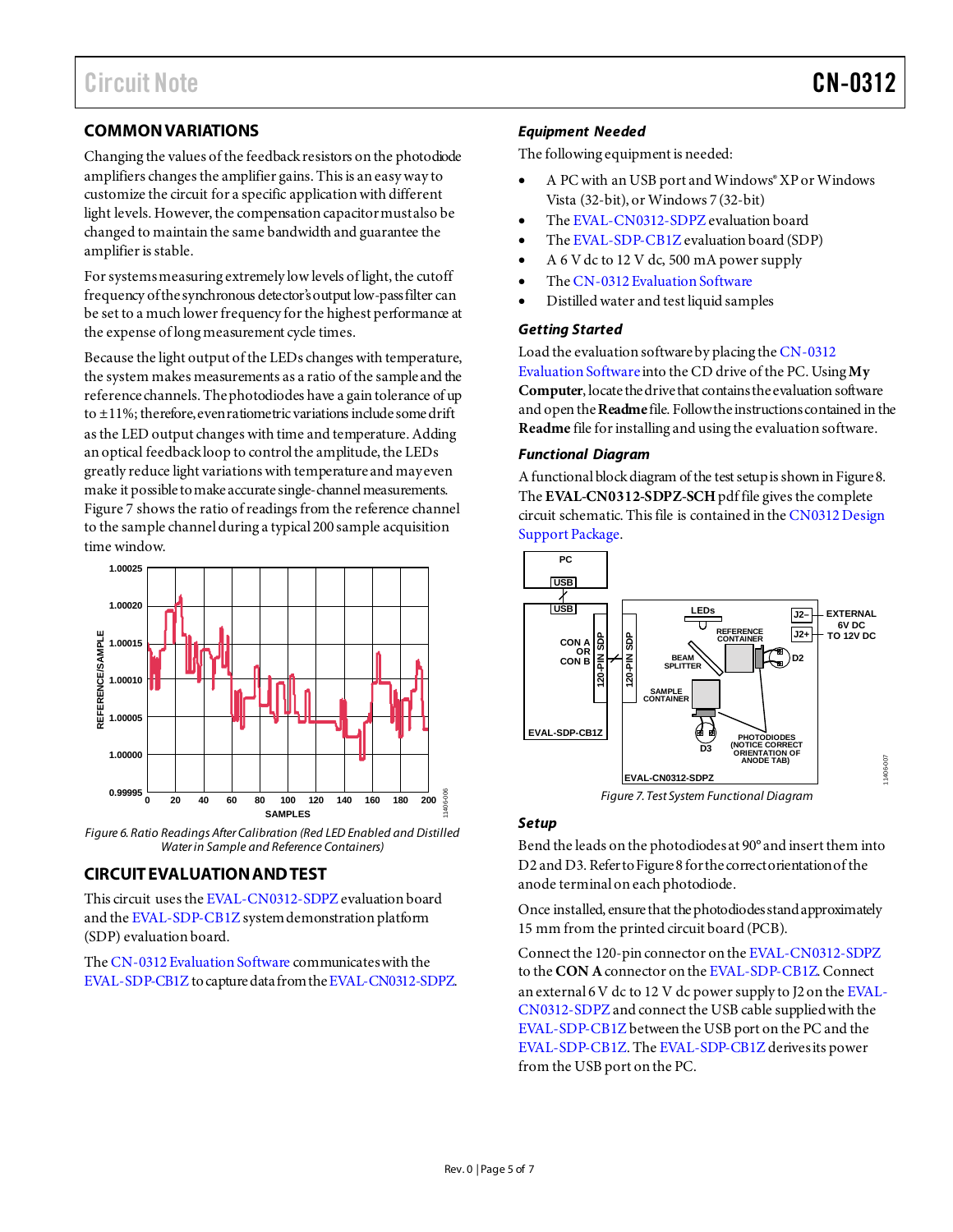## *Test*

Turn on the power to the external power supply and launch the evaluation software. The software is able to communicate to the [EVAL-SDP-CB1Z](http://www.analog.com/EVAL-SDP-CB1Z?doc=CN0312.pdf) if the Analog Devices, Inc., System Development Platform driver appears in the **Device Manager**. Once USB communications are established, th[e EVAL-SDP-CB1Z](http://www.analog.com/EVAL-SDP-CB1Z?doc=CN0312.pdf) can send, receive, and capture serial data from th[e EVAL-CN0312-SDPZ](http://www.analog.com/EVAL-CN0312-SDPZ?doc=CN0312.pdf).

Th[e CN-0312 Evaluation Software](ftp://ftp.analog.com/pub/cftl/CN0312) **Readme** file contains information and details regarding how to use the evaluation software for data capture. The SDP user guide [\(UG-277](http://www.analog.com/UG-277?doc=CN0312.pdf)) contains information regarding th[e EVAL-SDP-CB1Z](http://www.analog.com/EVAL-SDP-CB1Z?doc=CN0312.pdf).

The system requires an initial calibration to compensate for misalignment between the LEDs, beam splitter, and photodiodes, as well as to compensate for any mismatch in the response of the photodiodes. To calibrate the system, fill the two containers with distilled water and insert them into the squareholes in the PCB. Select the 33 kΩ gain for both channels and select **Initiate Calibration Sequence** within the **Calibration**pull-down menu. The software turns on each of the three LEDs one at a time and measures the received light reaching the reference and sample photodiodes. The software calculates a multiplier for each LED color, so that

 $\frac{V_{REFERENCES\_CHANNEL}}{K} K = 1$ *V SAMPLE\_CHANNEL*

where *K*is the calculated calibration constant. After performing a calibration, the software uses the calibration constants in all subsequent measurements.

In the field of spectroscopy, absorbance is defined as the logarithmic ratio of the light reaching the material under test to the light transmitted through the material. The Beer-Lambert law states that the amount of light transmitted through a material decreases exponentially with increasing path length and concentration. By defining absorbance as a logarithm, it is directly proportionalto the concentration of the material (given a constant path length)



<span id="page-5-0"></span>*Figure 8. Absorbance Line for Yellow Number 5 Dye Under 470 nm Light*

For a simple way to verify this theory without resorting to harmful chemicals, measure the concentration of dye used for food colorin[g. Figure 9](#page-5-0) showsexperimental results from different concentrations of yellow Number 5 dye when measured with the [EVAL-CN0312-SDPZ](http://www.analog.com/EVAL-CN0312-SDPZ?doc=CN0312.pdf). Yellow solutions strongly absorb blue light; therefore,the measurements were taken using the blue (470 nm) LED as the source. The x-axis shows the volume concentration (which is in terms of milliliters of dye per milliliter of water; therefore, it is unit less), and the y-axis shows the absorbance. As predicted by the Beer-Lambert law, the absorbance varies linearlywith concentration.

In addition to concentration measurements, this board can also characterize and identify materials based on their light absorption at different wavelengths. Select **Analyze Sample** within the **Automated Data Collection**pull-down menu, to measure each color and display the results on the front panel. It is possible to build a database of known substances and then match unknown samples to the substances in the database. For example, it is common to use pH measurement solutions that change color according to their pH. By building a database of known pH levels, the system can identify the color of a sample and match it to the correct pH level.